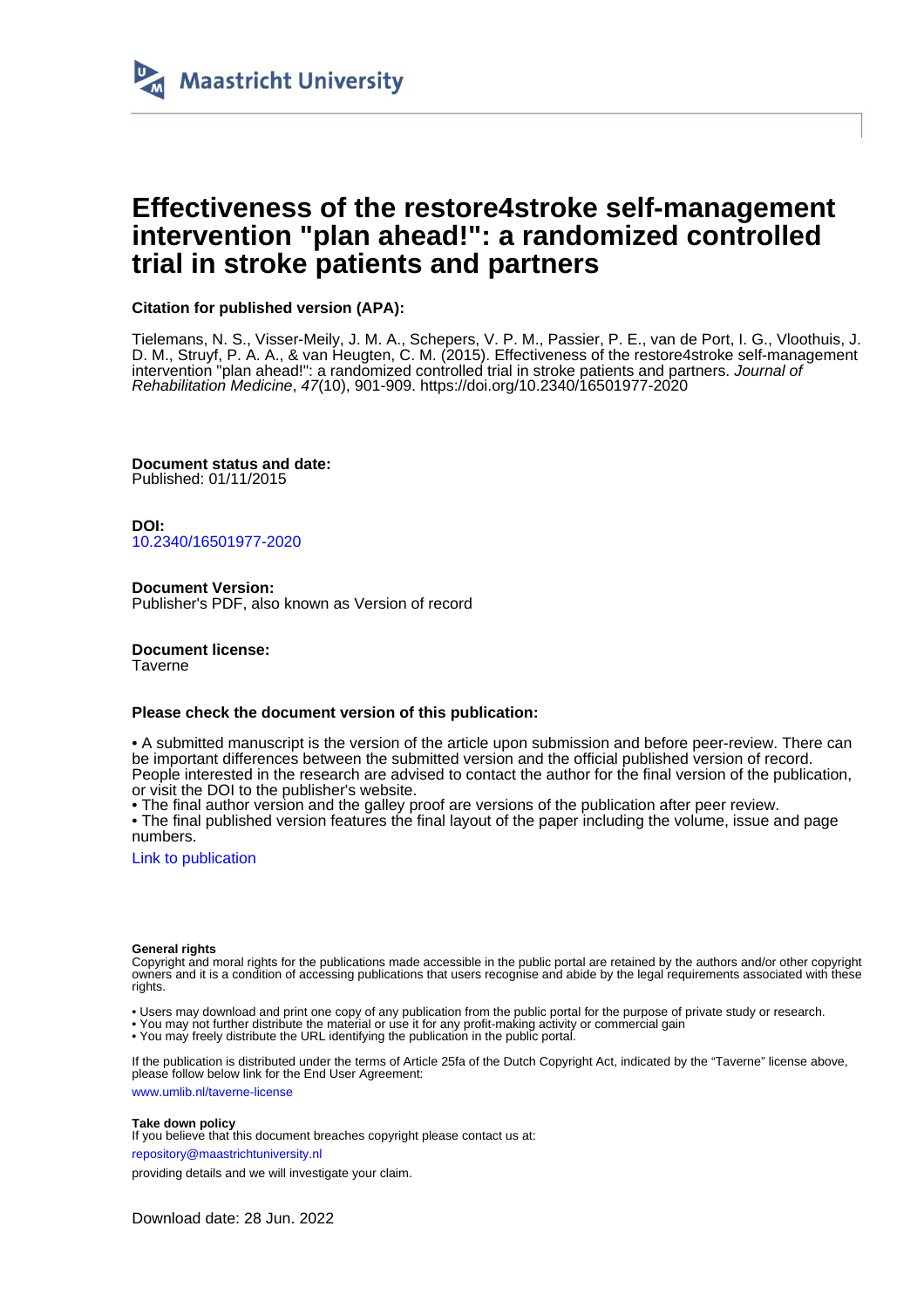## **ORIGINAL REPORT**

## EFFECTIVENESS OF THE RESTORE4STROKE SELF-MANAGEMENT INTERVENTION "PLAN AHEAD!": A RANDOMIZED CONTROLLED TRIAL IN STROKE PATIENTS AND PARTNERS

## Nienke S. Tielemans, PhD<sup>1,2</sup>, Johanna M. A. Visser-Meily, MD, PhD<sup>2</sup>, Vera P. M. Schepers, MD, PhD<sup>2</sup>, Patricia E. Passier, MD, PhD<sup>3,4</sup>, Ingrid G. L. van de Port, PhD<sup>5</sup>, Judith D. M. Vloothuis,  $MD<sup>6</sup>$ , Pieter A. A. Struyf, MD<sup>7</sup> and Caroline M. van Heugten, PhD<sup>1,8</sup>

*From the 1 School for Mental Health and Neuroscience, Department of Psychiatry and Neuropsychology, Maastricht*  University Medical Centre, Maastricht, <sup>2</sup>Brain Center Rudolf Magnus and Center of Excellence for Rehabilitation *Medicine, University Medical Center Utrecht and De Hoogstraat Rehabilitation, Utrecht, 3 Merem Treatment Centres, Rehabilitation Centre De Trappenberg, Almere, 4 Department of Rehabilitation Medicine, St Antonius Hospital, Nieuwegein, 5 Revant Rehabilitation Centre Breda, Breda, 6 Department of Neurorehabilitation, Amsterdam Rehabilitation Research Centre Reade, Amsterdam, 7* ehabilitation Research Centre Reade, Amsterdam, <sup>z</sup>Orbis Rehabilitation, Orbis Medical Centre, Sittard and<br><sup>8</sup>Faculty of Psychology and Neurosciences, Department of Neuropsychology and Psychopharmacology, *Maastricht University, Maastricht, The Netherlands*

*Objective:* **To investigate the effectiveness of a self-management intervention aimed at proactive coping for stroke patients and partners, compared with an education intervention.**

*Design:* **Multicentre randomized controlled trial.**

*Participants:* **The study included 113 stroke patients (mean age 57.0 years (standard deviation (SD) 9.0), mean 18.8 months after stroke (SD 28.4)) and 57 partners (mean age 59.2 years (SD 8.3)).**

*Methods:* **Participants were randomized to a self-management intervention, or an education intervention, both 10 weeks' duration, outpatient, stroke-specific, and groupbased. Main patient inclusion criteria were symptomatic stroke (≥6 weeks previously) and reporting ≥2 restrictions on the Restriction subscale of the Utrecht Scale for Evaluation of Rehabilitation Participation. Measurements were performed immediately after intervention, and at 3 and 9 months follow-up. Primary patient and partner outcomes were proactive coping and participation restrictions. Analyses were based on linear mixed modelling.**

*Results:* **A significant effect was found only in partners' increased proactive coping at T2 (compared with education intervention). Beneficial trends were found for the self-management intervention in partners' self-efficacy and patients' health-related quality of life, mood complaints and participation restriction.** 

*Conclusion:* **Little convincing evidence was found favouring our self-management intervention over the education intervention; therefore, the self-management intervention should not be implemented yet in clinical practice. Further research is needed to explore beneficial trends.**

*Key words:* quality of life; self-management; coping; RCT.

J Rehabil Med 2015; 47: 901–909

*Correspondence address: Caroline M. van Heugten, Maastricht University, Department of Psychiatry and Neuropsychology Faculty of Health, Medicine and Life Sciences, PO*  *Box 616, NL-6200 MD Maastricht, The Netherlands. E-mail: c.vanheugten@maastrichtuniversity.nl*

Accepted Aug 20, 2015; Epub ahead of print Oct 1, 2015

## INTRODUCTION

Worldwide incidence of stroke is high, with 257.96 new cases per 10,000 people in 2010 (1). Increasing numbers of patients survive a stroke and face long-term impairments in physical, cognitive, emotional and/or social functioning (2, 3). Chronic healthcare makes increasing demands on the patient's abilities to manage the consequences, given a shifting perspective from paternalistic to patient-centred care (4). In addition, the increasing numbers of stroke survivors also has an economic impact. Enhancing a patients' own role in condition management is therefore also desirable from an economic perspective. Thus, both the patient's and economic perspectives support the development and evaluation of interventions to enhance self-management abilities.

Self-management abilities are abilities to manage medical, lifestyle, physical, emotional, and psychosocial consequences of a chronic condition, and its impact on daily life (5). Several self-management interventions enhance patients' self-management abilities in asthma, chronic obstructive pulmonary disease, and diabetes mellitus type 2 (6). However, while self-management tasks for these conditions mainly concern adequate symptom monitoring, medical treatment, and lifestyle changes, stroke patients must mainly learn strategies to deal with cognitive, emotional and behavioural stroke consequences (7). Self-management interventions for stroke patients should therefore be stroke-specific.

Education-based interventions have been developed to support stroke patients and their partners. However, these interventions do not result in actual behavioural changes, even though they can improve stroke patients' and partners' knowledge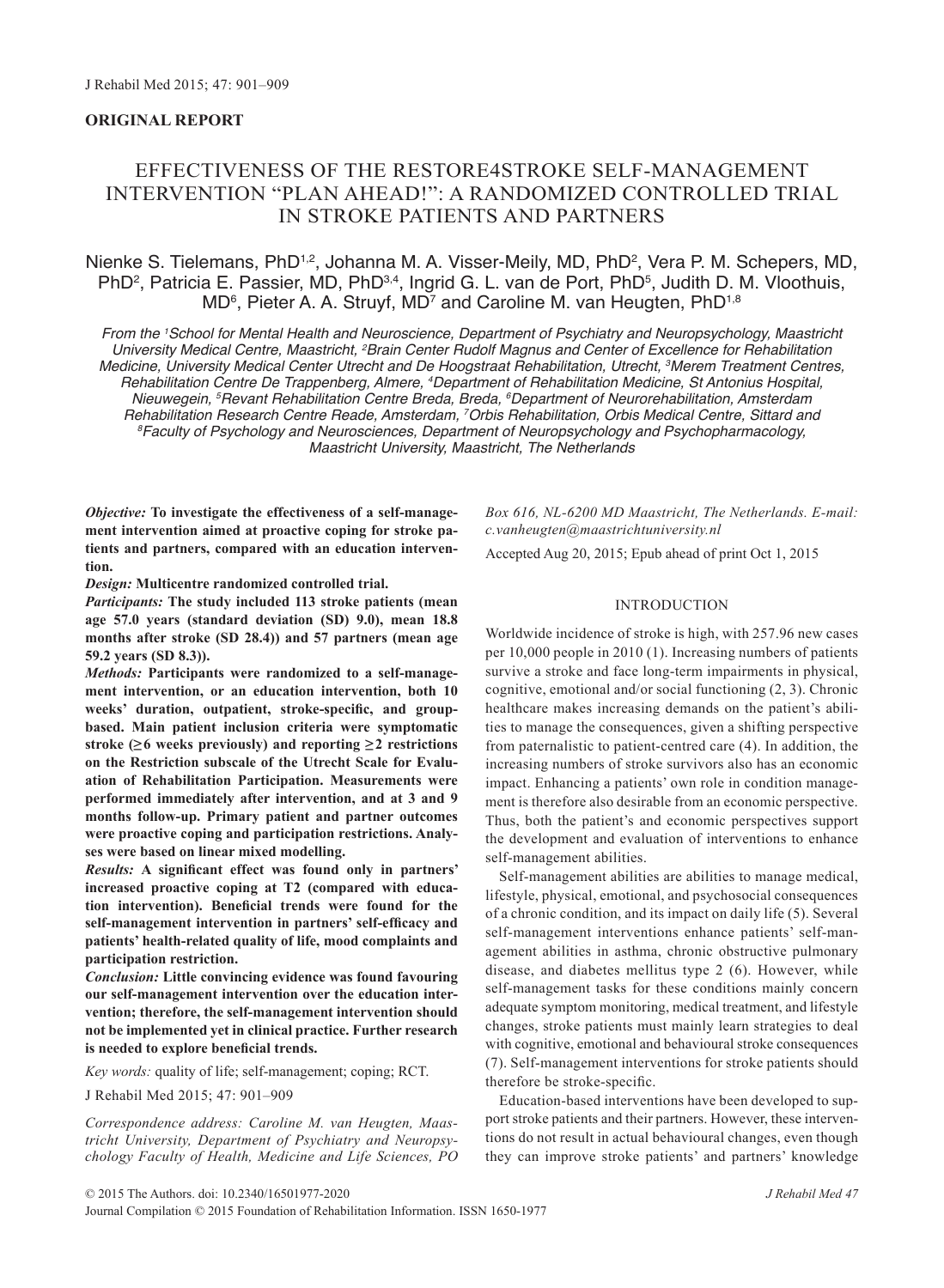and satisfaction (8). Other approaches are therefore needed to teach patients and partners strategies for adapting to stroke consequences in daily life. Self-management interventions are a likely candidate, as their effectiveness has been shown in other diseases (5).

Most effective stroke-specific self-management interventions aim at adjusting life goals and underlying psychological processes, such as self-efficacy (9–13). Thus, these interventions aim to change psychological processes that influence goal-setting. However, patients often fail to achieve their adjusted goals, hampered by unanticipated stroke consequences, such as cognitive problems (14). Stroke patients are easily overwhelmed, due to cognitive impairments, such as mental slowness, and reduced flexibility (15). It would seem better to teach stroke patients not only to adjust their goals, but also to anticipate potential consequences of stroke that hinder goal achievement.

Proactive coping strategies post-stroke are patients' and partners' efforts to anticipate potentially hampering physical, cognitive, emotional or behavioural stroke consequences during goal-setting and, if necessary, plan actions to prevent the occurrence or adjust the outcomes of these hampering consequences beforehand (16). Studies among healthy elderly people and people with type 2 diabetes have shown potential benefits of teaching people proactive coping strategies when confronted with a chronic condition (17, 18). Such strategies might benefit stroke patients and partners as well. Therefore, we developed the stroke-specific intervention entitled "Plan Ahead!", a group-based self-management intervention aimed at teaching stroke patients and their partners action planning strategies for proactive coping (19).

This study examined the effectiveness of our stroke-specific self-management intervention, based on teaching proactive coping action planning strategies to stroke patients and partners, compared with a stroke-specific, education-based intervention. Primary outcomes measures for both stroke patients and partners were proactive coping and participation restrictions. The study was part of the Dutch national consortium Restore4Stroke, which aims to improve the quality of life of stroke patients and their partners.

## **METHODS**

#### *Study design*

This multicentre randomized controlled trial had a 2-group parallel design, using a balanced randomization stratified by institute (1:1 ratio). The study was approved by the medical ethics committee of the University Medical Center Utrecht and the ethics committees of participating institutes. All patients and partners provided written informed consent. The study was registered in the Dutch Trial Register as NTR3051. Study details are described elsewhere (20).

#### *Participants*

The study was conducted at outpatient facilities of 3 hospitals and 5 rehabilitation centres in the Netherlands, between February 2012 and May 2014.

Eligible stroke patients were adults  $(\geq 18$  years) who had had a first or recurrent symptomatic stroke (i.e. ischaemic or intracerebral haemorrhagic lesion), as confirmed by a neurologist. A rehabilitation physician or nurse confirmed patients' experienced participation problems in vocational, social or leisure domains by endorsing at least 2 items on the Restriction scale of the Utrecht Scale for Evaluation of Rehabilitation-Participation (USER-Participation) (21). Exclusion criteria comprised clinical judgement to have insufficient mental abilities to understand the intervention, disturbance in production or comprehension of language (score below 5 on Shortened version of the Aphasia Scale of the Dutch Aphasia Foundation (SAN) (22)), behavioural problems hampering group functioning, major depression, or receiving structured psychological counselling for proactive coping post-stroke at recruitment. A rehabilitation physician or nurse practitioner clinically judged these criteria at recruitment. Patients could partake in the study without a partner.

Partners ( $\geq$  18 years) were invited to partake in the study if they cohabited with a stroke patient participating in the study. Partners were excluded when clinically judged as having behavioural problems hampering group functioning, or insufficient command of Dutch to understand the intervention and/or complete questionnaires. A rehabilitation physician or nurse practitioner clinically judged these criteria.

#### *Interventions*

The study compared the effectiveness of a self-management intervention with that of an education intervention in stroke patients and partners. Table I describes both interventions.

The 10-week self-management intervention consisted of 7 sessions,  $6 \times 2$ -h sessions in the first 6 weeks and  $1 \times 2$ -h booster session in week 10. It was provided to groups of 4–8 participants by 2 rehabilitation professionals (e.g. psychologist or occupational therapist) at hospitals and rehabilitation centre outpatient facilities. The intervention aimed to teach proactive action planning strategies within 4 themes: "handling negative emotions", "social relations and support", "participation in society", and "less visible stroke consequences". A more detailed description of the intervention is found elsewhere (19).

The 10-week education intervention consisted of  $3 \times 1$ -h sessions in the first 6 weeks and  $1 \times 1$ -h booster session in week 10. It was provided in groups of 4–8 participants by one rehabilitation professional (e.g. occupational therapist or psychologist) at hospital and rehabilitation centre outpatient facilities. This intervention aimed to provide information about "the brain and a stroke", "general stroke consequences", and "preventing a recurrent stroke" (20).

#### *Procedure*

Rehabilitation physicians and nurse practitioners selected eligible stroke patients through case finding. Patients were invited to participate in the study during regular consultation at outpatient facilities of participating centres. Patients interested in participating in the study received an information letter, and their partners were also invited to participate. After 5 days, the researcher called patients and partners to gauge their willingness to participate. If 8 patients in a centre consented, the researcher/research assistant conducted baseline measurements at the patients' homes or participating centre. Afterwards, patients were randomized to either self-management intervention or education intervention, partners being placed in the same group. Upon intervention completion, measurements were performed immediately (T1) and at 3 (T2) and 9 months (T3) of follow-up. Participants could complete a digital or paper version of these questionnaires autonomously at home within 2 weeks, or make an appointment with a research assistant (blinded to the assigned condition) if necessary.

To prevent contamination across groups, different therapists were assigned to either self-management or education intervention, and received intervention-specific training only. Therapists were instructed not to discuss intervention content with colleagues, and to ask intervention-related questions to the researcher. In addition, interventions were provided at different times in all institutes. Furthermore, patients receiving interventions aimed at proactive coping at the start of the intervention were excluded.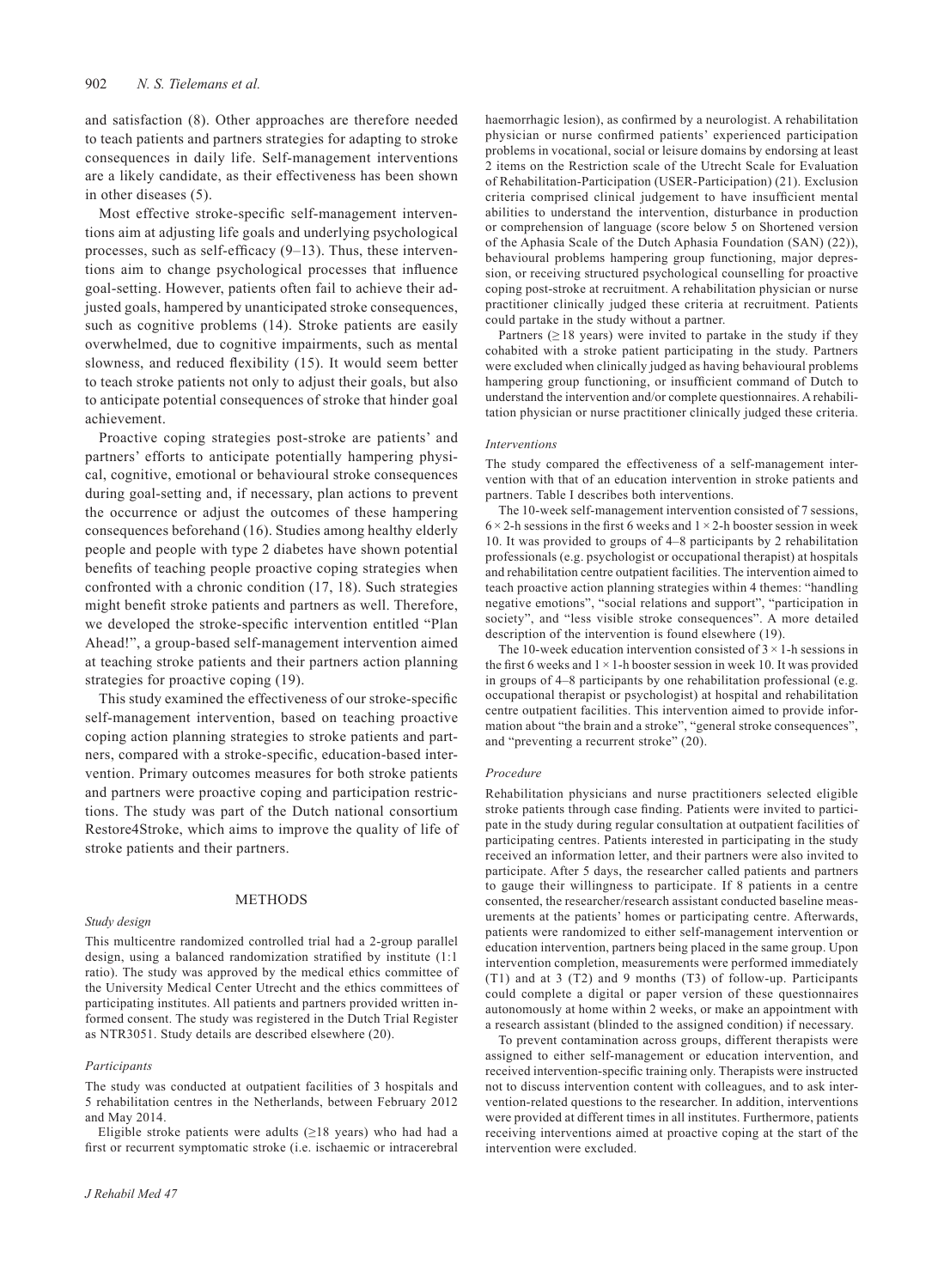|  |  |  | Table I. Description of both the self-management intervention and education intervention |  |  |  |  |
|--|--|--|------------------------------------------------------------------------------------------|--|--|--|--|
|--|--|--|------------------------------------------------------------------------------------------|--|--|--|--|

|              | Self-management intervention                                                           | <b>Education</b> intervention                                         |  |  |
|--------------|----------------------------------------------------------------------------------------|-----------------------------------------------------------------------|--|--|
| Structure    | $7 \times 2$ -h sessions in 10 weeks                                                   | $4 \times 1$ -h sessions in 10 weeks                                  |  |  |
| Components   | Proactive action planning                                                              |                                                                       |  |  |
|              | Peer support                                                                           | Peer support                                                          |  |  |
|              | Education about:                                                                       | Education about:                                                      |  |  |
|              | stroke consequences                                                                    | stroke consequences                                                   |  |  |
|              | dealing with negative emotions                                                         | the brain and a stroke                                                |  |  |
|              | social relations and support<br>societal participation                                 | prevention of stroke                                                  |  |  |
| Participants | Four stroke patients living at home and their partners                                 | Four stroke patients living at home and their partners                |  |  |
| Therapists   | Two healthcare professionals with the tasks<br>to provide information                  | One healthcare professional with the tasks:<br>to provide information |  |  |
|              | leading group discussions<br>coaching participants in proactive goal-setting           | leading group discussions                                             |  |  |
| Means        | <i>l</i> -day therapist training about                                                 | $1.5 h$ therapist training about                                      |  |  |
|              | the content of the intervention                                                        | the content of the intervention                                       |  |  |
|              | the importance of following the treatment protocol explicitly<br>coaching participants | the importance of following the treatment protocol explicitly         |  |  |
|              | Guides and presentations for therapists                                                | Guides and presentations for therapists                               |  |  |
|              | Workbooks for participants                                                             | Workbooks for participants                                            |  |  |

*Measurements*

*Baseline characteristics.* At baseline, patients' and partners' demographic characteristics were collected using open questions about age, sex, educational level, marital status, employment status, and ethnicity.

Patients' stroke characteristics were collected using a questionnaire for rehabilitation physicians about the number of months since stroke, and stroke type.

During the baseline measurements, the researcher or research assistant assessed patients' activities of daily living (Barthel Index, 0–20) (23), general cognitive functioning with the Montreal Cognitive Assessment (24), and communicative abilities using SAN (22).

*Primary outcomes.* Proactive coping was used as a process-oriented primary outcome measure, assessed with the Utrecht Proactive Coping Competence (UPCC) scale in both patients and partners. This self-assessment scale consists of 21 items scored on a 4-point scale ranging from "not competent at all" to "competent". Averaging item scores provided the total score (range 1–4). Higher scores indicate higher proactive coping levels. Good psychometric properties of this scale were shown for stroke patients and healthy elderly people (mean age 62.3 (SD 5.4) years) (25, 26).

Experienced participation restrictions in vocational, social and leisure activities, measured with the Restriction subscale of the USER-Participation instrument, was used as the primary outcome measure, assessing intervention benefits for participants. This self-assessment scale consists of 10 items scored on a 4-point scale, ranging from "not possible at all" to "independent without difficulty". For example "does your stroke currently limit you in doing household duties?" Transforming the sum of all items to a 0–100 scale resulted in the total score. Participants could also choose "not applicable" for inapplicable activities, or for experienced restrictions unrelated to stroke. Higher scores indicated lower participation restriction levels. Psychometric properties prove satisfactory for rehabilitation outpatients, including stroke patients (21).

*Secondary outcomes.* Both patients' and partners' general self-efficacy was assessed with the Dutch version of the General Self-Efficacy scale (GSES). This self-assessment scale comprises 10 items scored on a 4-point scale, ranging from "completely incorrect" to "completely correct". Adding item scores resulted in the total score (range 10–40). Higher scores indicated greater self-efficacy (27).

Patients' disease-specific health-related quality of life was assessed with the short version of the Stroke-Specific Quality of Life Scale (SSQoL12). This self-assessment scale comprises 6 items covering the physical domain and 6 items covering the psychosocial domain. Averaging item scores resulted in total scores (range 1–5). Higher scores indicated higher quality of life (28).

Patients' and partners' frequency of and satisfaction with participation in vocational, social and leisure activities were assessed with 2 remaining USER-Participation self-assessment subscales (11 and 10 items, respectively). For example: "How often did you do household activities in the last 4 weeks?" or "How satisfied are you with your outdoor mobility?". Adding items of each subscale separately and transforming the resulting sums to a 0–100 scale resulted in the total score for each subscale. Higher scores represented greater frequency of and satisfaction with participation (21).

Patients' and partners' emotional functioning were assessed with the Hospital Anxiety and Depression Scale (HADS). This self-assessment scale consists of 7 items assessing anxiety symptoms and 7 items assessing depression symptoms. Adding item scores resulted in total scores for both subscales and overall (range of subscales 0–31; range of total score 0–42). Higher scores represented greater anxiety or more depressive symptoms (29).

Patients' subjective well-being was assessed with 2 self-assessment questions measuring patient's perception of their current life satisfaction (6-point scale ranging from "very unsatisfactory" to "very satisfactory"), and the difference from pre-stroke life satisfaction (7-point scale ranging from "much worse" to "much better"). Adding these 2 scores resulted in the total score (range 2–13), referred to in this study as 2LS. Higher scores indicated greater life satisfaction (30). Contrasting the intention in our original study protocol, in consultation with the scale developer, we decided not to use the question asking patients to assess satisfaction level before stroke (20).

Partners' burden was assessed with the Caregiver Strain Index (CSI) (31). Adding all 13 item scores resulted in a total score (range 0–13). We decided to omit the expanded CSI from this study, as recent research showed lower internal consistency in terms of positive caregiving aspects (32).

*Sample size.* Sample size calculations based on UPCC indicated that a minimum of 45 stroke patients per treatment group were needed to demonstrate standardized differences of 0.6, with  $p = 0.05$  and 80% power (26, 33). This number of patients was also sufficient to demonstrate a standardized difference of 0.5 on the Restriction subscale of USER-Participation, with a  $p = 0.05$  and 80% power (34). Expecting a 15% drop-out rate, at least 106 patients had to be recruited.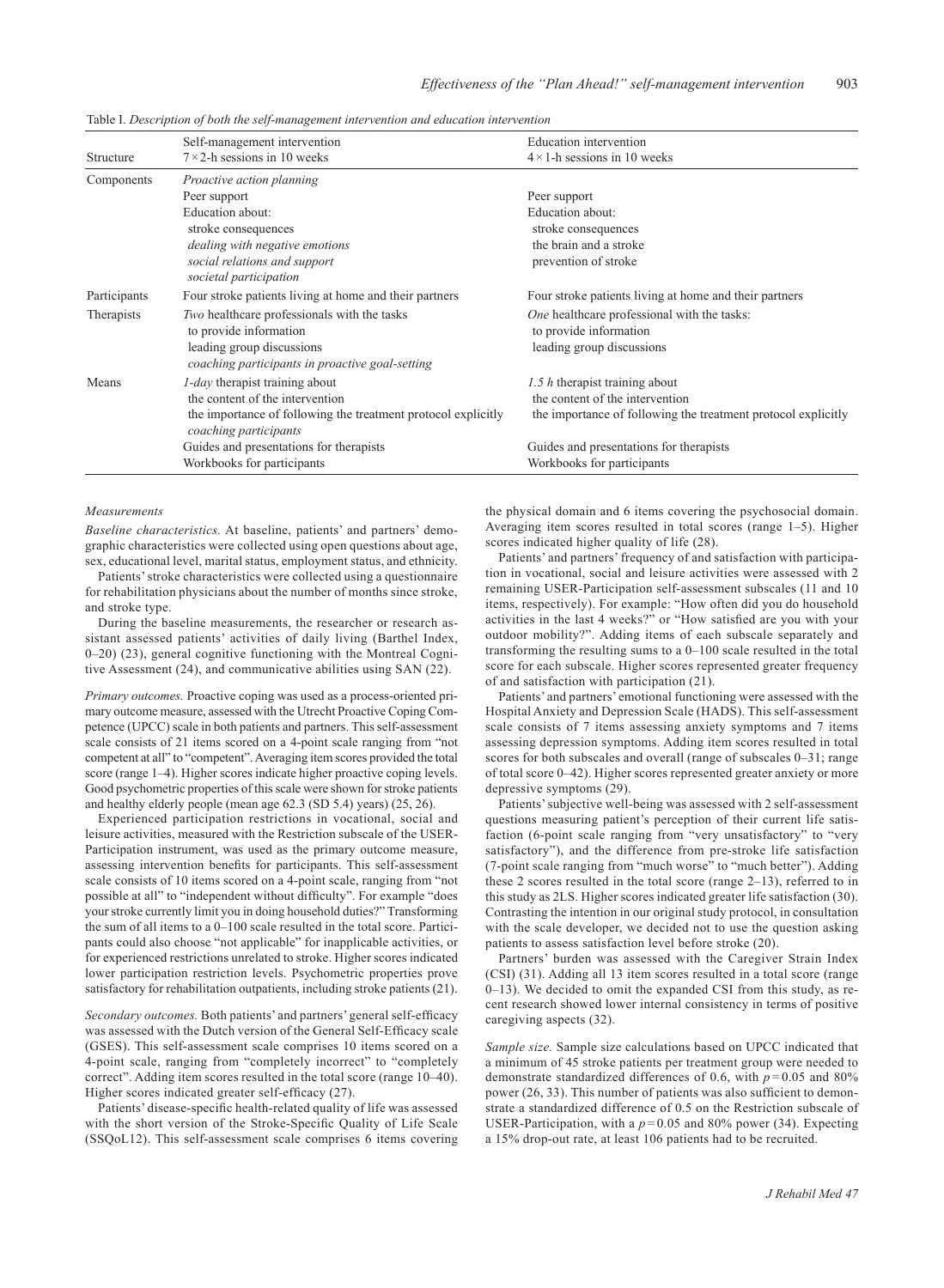## 904 *N. S. Tielemans et al.*

*Randomization.* When 8 stroke patients were recruited at the same centre, patients selected 1 out of 8 blank envelopes containing an invitation for either the self-management intervention or the education intervention (1:1 ratio). Partners were assigned to the same intervention as the patient.

*Blinding.* Participants were told that 2 education-based interventions were being compared. Randomization took place directly after T0. A research assistant visiting participants to assist in completing the questionnaires did not know if the participant followed either the self-management or education intervention.

*Statistical analysis.* Differences between self-management and education intervention groups at baseline were checked with independent *t*-tests, Mann Whitney U tests and  $\chi^2$  tests. For patients, baseline differences were checked in terms of demographic characteristics, general functioning and stroke characteristics, and outcome measures. For partners, baseline differences were checked in terms of demographic char-

acteristics and outcome measures. From the literature we decided to include educational level, level of proactive coping at baseline, communicative impairment (yes/no) and time since stroke as covariates in the analyses (25, 35).

Unlike our original study protocol, we used linear mixed modelling to determine differences in effectiveness between the interventions (20). More sophisticated than repeated measures of variance, linear mixed modelling includes participants with incomplete data-sets (36). For patients, 12 models were calculated, each with 1 of the 2 primary outcome measures or 10 secondary outcome measures as dependent variable. For partners, 9 models were calculated, each with 1 of the 2 primary outcome measures or 7 secondary outcome measures as dependent variable.

Intervention effectiveness was determined according to the intention-to-treat principle. Effectiveness was also examined using "ontreatment analysis", including only patients and partners who took part in at least 5 self-management intervention sessions, or at least 3 education intervention sessions (> 75% attendance). Time, group, covariate(s) and the time  $\times$  group interaction term were added as fixed terms to the models. Time, group, communicative impairment and educational level at baseline (high/low) were considered categorical variables. Proactive coping levels at baseline and time since stroke were taken as continuous variables. The primary and secondary outcome measures were included as dependent variables. Parameters were estimated with the REML maximum likelihood estimation method.

The need for random slopes and appropriate covariance structures was estimated based on Akaike's Information Criterion (AIC). Lower AIC values indicated a better model given the data.

Data were analysed with IBM SPSS Statistics 21. Statistical tests were performed 2-sided. We used adjusted significance thresholds based on the Bonferroni correction for multiple testing. A *p*-value  $\leq 0.025$  for both primary outcome measures was considered statistically significant, along with a *p*-value < 0.005 for 10 secondary outcome measures.

For both primary outcome measures we reported descriptive statistics on each measurement separated per group (i.e. mean, SD) As we were interested in the effectiveness of our self-management intervention compared with the education intervention over time, we reported only statistics for time  $\times$  group interaction effects (i.e. estimated mean differences including 95% confidence intervals and  $p$ -values). All time  $\times$  group interaction effects were calculated relative to T0. Secondary outcome statistics were reported only for significant time × group interaction effects.



*Fig. 1.* Flow of patients and partners through the study.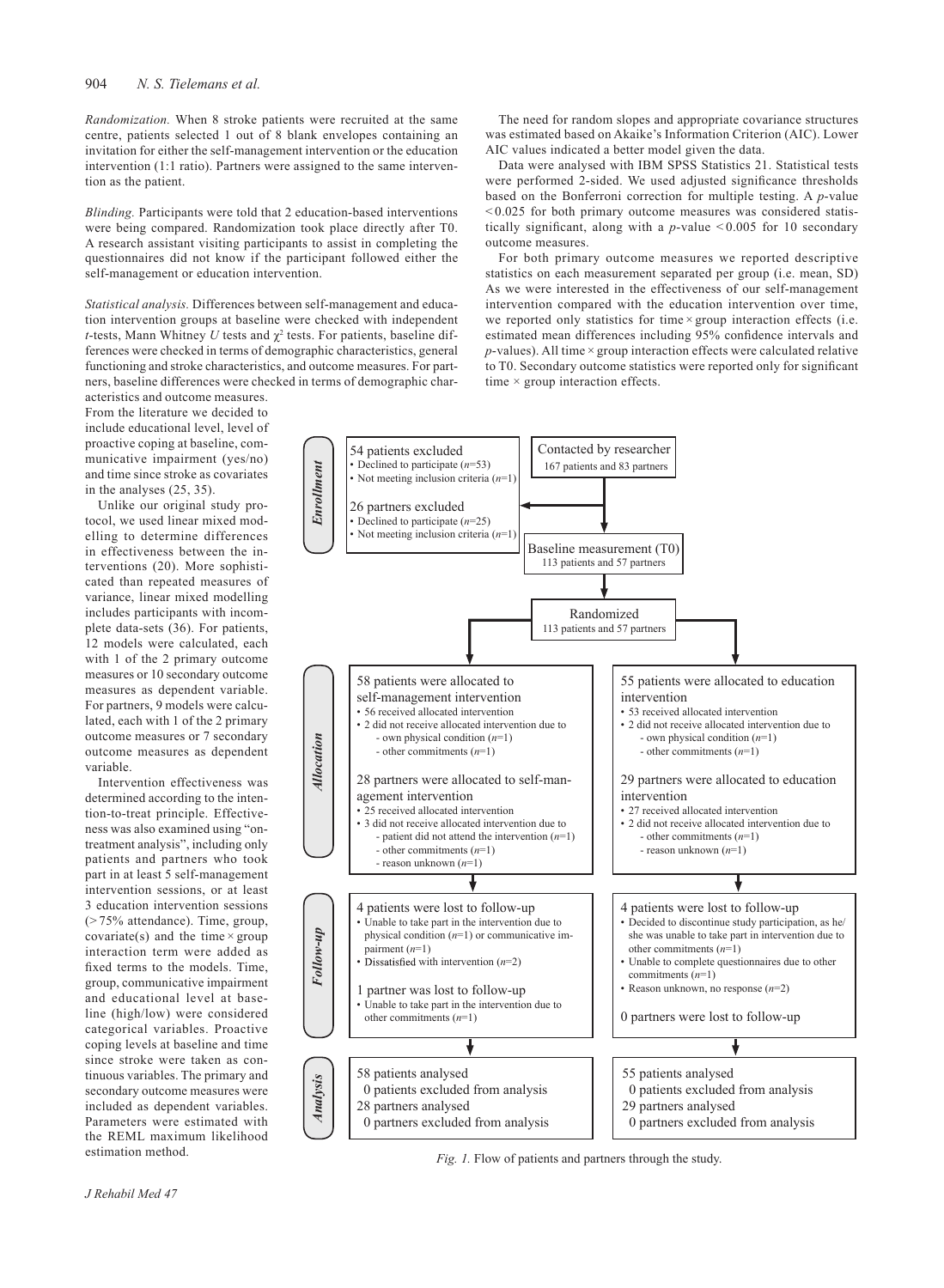## RESULTS

## *Participant characteristics*

Fig. 1 depicts the flowchart of 113 stroke patients and 57 partners included in this study. Of 58 patients assigned to the selfmanagement intervention, 56 started the intervention and 46 attended at least three-quarters of the intervention sessions (i.e. ≥5 sessions). One patient who did not start the self-management intervention was also lost to follow-up, due to his physical condition during the intervention. In addition, 3 "self-management intervention" patients were lost to follow-up, as they dropped out of the intervention due to dissatisfaction  $(n=2)$  or communicative impairment  $(n=1)$ . Of 55 patients assigned to the education intervention, 53 started the intervention and 38 attended at least three-quarters of the intervention sessions (i.e.  $\geq$  3 sessions). One patient who did not start the education intervention was also lost to follow-up due to other commitments. In addition, "education intervention" patients were unable to complete the questionnaires due to other commitments  $(n=1)$  or unknown reasons  $(n=2)$ .

Of 28 partners assigned to the self-management intervention, 25 started the intervention and 24 attended at least three-quarters of the intervention sessions. One partner who did not start with the self-management intervention was lost to follow-up due to other commitments during the intervention. Of 29 partners assigned to the education intervention, 26 started the intervention and 23 attended at least three-quarters of the intervention sessions (i.e.  $\geq$  3 sessions).

#### Table II. *Patients' and partners' characteristics (*n*=113)*

|                                               | Patient                                     |                   |                       |                          | Partner                  |                                 |                                       |                          |
|-----------------------------------------------|---------------------------------------------|-------------------|-----------------------|--------------------------|--------------------------|---------------------------------|---------------------------------------|--------------------------|
|                                               | Self-management<br>intervention<br>$(n=58)$ |                   | Education<br>$(n=55)$ | intervention             | $(n=29)$                 | Self-management<br>intervention | Education<br>intervention<br>$(n=28)$ |                          |
|                                               | $\,$                                        |                   | $\boldsymbol{n}$      |                          | $\boldsymbol{n}$         |                                 | $\boldsymbol{n}$                      |                          |
| Demographic characteristics                   |                                             |                   |                       |                          |                          |                                 |                                       |                          |
| Age, years, mean (SD)                         | 58                                          | 55.2 (8.9)*       | 55                    | $58.8(8.7)$ *            | 29                       | 57.2(7.8)                       | 28                                    | 61.1(8.5)                |
| Sex, % man                                    | 58                                          | 44.8              | 55                    | 60.0                     | 29                       | 50.0                            | 28                                    | 37.9                     |
| Educational level, % low                      | 56                                          | 69.6              | 54                    | 63.0                     | 25                       | 24.0                            | 28                                    | 31.0                     |
| Living with partner, %                        | 57                                          | 73.7              | 55                    | 76.9                     | 29                       | 100                             | 28                                    | 100                      |
| Employment status, % employed                 | 58                                          | 22.4              | 55                    | 23.6                     | 29                       | 57.1                            | 28                                    | 51.7                     |
| Ethnicity, % Dutch nationality                | 58                                          | 98.3              | 54                    | 100.0                    | 29                       | 100                             | 28                                    | 100                      |
| Participating with partner in intervention, % | 58                                          | 48.3              | 55                    | 54.5                     | 29                       | 100                             | 28                                    | 100                      |
| Functioning                                   |                                             |                   |                       |                          |                          |                                 |                                       |                          |
| Barthel Index (0-20), mean (SD)               | 58                                          | 18.9(2.7)         | 54                    | 18.4(2.8)                | $\overline{\phantom{0}}$ |                                 |                                       |                          |
| Cognitively impaired, $%$ MoCA < 26           | 58                                          | 55.2              | 54                    | 63.0                     |                          |                                 |                                       |                          |
| Communicatively impaired, % SAN <7            | 58                                          | 43.1              | 55                    | 50.9                     | $\overline{\phantom{0}}$ |                                 | $\overline{\phantom{0}}$              | $\overline{\phantom{0}}$ |
| Stroke characteristics                        |                                             |                   |                       |                          |                          |                                 |                                       |                          |
| Time after stroke in months, mean (SD)        | 54                                          | 15.6(20.9)        | 55                    | 21.9(34.1)               | $\overline{\phantom{0}}$ |                                 |                                       |                          |
| Type of stroke (% infarction)                 | 55                                          | 78.2              | 55                    | 87.3                     |                          |                                 |                                       |                          |
| Affected hemisphere (% right)                 | 54                                          | 44.4              | 55                    | 45.5                     | $\overline{\phantom{0}}$ |                                 | $\overline{\phantom{0}}$              |                          |
| Stroke history (% recurrent)                  | 54                                          | 13.0              | 55                    | 21.8                     | ÷                        |                                 | $\overline{\phantom{0}}$              |                          |
| Outcome measures                              |                                             |                   |                       |                          |                          |                                 |                                       |                          |
| $UPCC(1-4)$                                   | 58                                          | 2.9(0.6)          | 55                    | 2.9(0.5)                 | 28                       | 3.1(0.4)                        | 29                                    | 3.1(0.4)                 |
| USER-Participation Restriction (0-100)        | 58                                          | 70.9 (15.5)       | 54                    | 73.4 (16.6)              | 26                       | 86.6(16.0)                      | 28                                    | 86.6(14.0)               |
| GSES (1-40)                                   | 58                                          | 28.4(6.5)         | 54                    | 27.9(6.4)                | 28                       | 32.2(4.3)                       | 29                                    | 32.1(4.0)                |
| USER-Participation Frequency (0-100)          | 58                                          | 31.2(10.3)        | 54                    | 30.4(10.2)               | 28                       | 36.1(9.9)                       | 29                                    | 34.0(8.7)                |
| USER-Participation Satisfaction (0-100)       | 58                                          | 59.1(16.1)        | 54                    | 62.6(18.1)               | 28                       | 69.3 (14.5)                     | 29                                    | 68.6(17.1)               |
| HADS depression (0-21)                        | 58                                          | 6.3(3.8)          | 54                    | 6.6(3.6)                 | 28                       | 4.2(4.0)                        | 29                                    | 5.2(4.2)                 |
| HADS anxiety (0-21)                           | 58                                          | 6.7(4.2)          | 54                    | 6.7(4.0)                 | 28                       | 6.7(4.1)                        | 29                                    | 6.8(4.6)                 |
| HADS total $(0-42)$                           | 58                                          | 12.9(7.1)         | 54                    | 13.3(6.7)                | 28                       | 10.9(7.5)                       | 29                                    | 12.0(8.3)                |
| $2LS (2-13)$                                  | 58                                          | 6.4(2.7)          | 54                    | 7.0(2.4)                 | $\overline{\phantom{0}}$ | $\qquad \qquad -$               | $\qquad \qquad -$                     | $\overline{\phantom{m}}$ |
| SSQOL12 physical (1-5)                        | 58                                          | 3.9(0.6)          | 54                    | 3.8(0.7)                 | $\overline{\phantom{0}}$ |                                 | $\overline{\phantom{0}}$              | $\equiv$                 |
| SSQOL12 psychological $(1-5)$                 | 58                                          | 3.2(1.1)          | 54                    | 3.4(1.0)                 | $\overline{\phantom{0}}$ |                                 |                                       |                          |
| SSQOLtotal (1-5)                              | 58                                          | 3.6(0.8)          | 54                    | 3.6(0.8)                 | $\overline{\phantom{0}}$ |                                 |                                       |                          |
| $CSI (0-13)$                                  | $\overline{\phantom{m}}$                    | $\qquad \qquad -$ | $\equiv$              | $\overline{\phantom{0}}$ | 28                       | 4.9(3.5)                        | 29                                    | 6.2(3.1)                 |

\**p*-value <0.05 was considered statistically significant.

SD: standard deviation; BI: Barthel Index; MoCA: Montreal Cognitive Assessment; SAN: Shortened version of the Aphasia Scale of the Dutch Aphasia Foundation; UPCC: Utrecht Proactive Coping Competence scale; GSES: General Self Efficacy Scale; USER-Participation Restriction: Restriction subscale of the Utrecht Scale for Evaluation of Rehabilitation-Participation; USER-Participation Frequency: Frequency scale of the Utrecht Scale for Evaluation of Rehabilitation-Participation; USER-Participation Satisfaction: Satisfaction scale of the Utrecht Scale for Evaluation of Rehabilitation-Participation; HADS Depression: Depression subscale of the Hospital Anxiety and Depression Scale; HADS Anxiety: Anxiety subscale of the Hospital Anxiety and Depression Scale; HADS Total: Total scale of the Hospital Anxiety and Depression Scale; 2LS=2 life satisfaction questions; SSQOL12 Physical: Physical subscale of the Short Stroke-Specific Quality of Life scale; SSQOL12 Psychosocial: Psychosocial subscale of the Short Stroke-Specific Quality of Life scale; SSQOL12 Total: total scale of the Short Stroke-Specific Quality of Life scale; CSI: Caregiver Strain Index.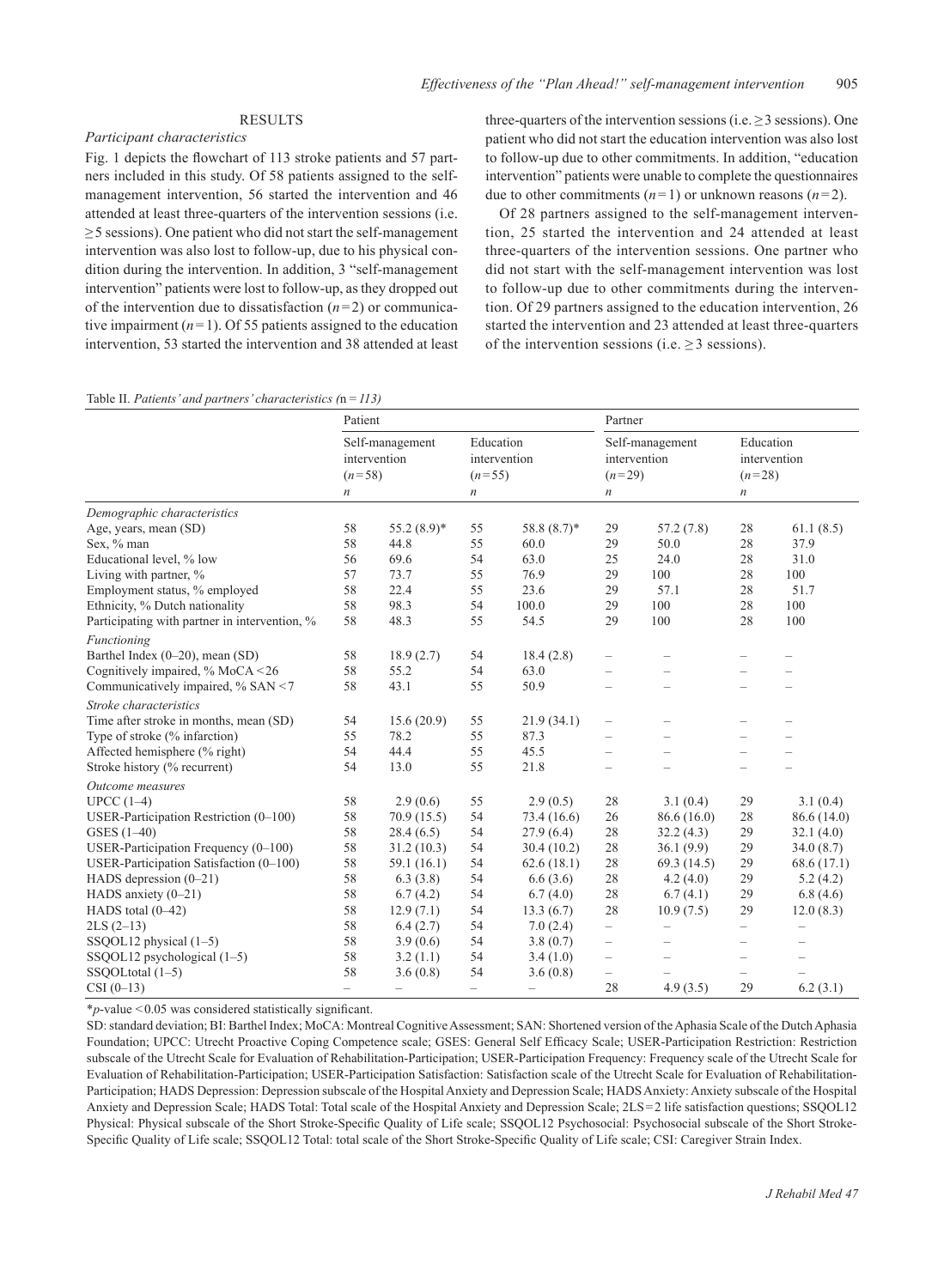## 906 *N. S. Tielemans et al.*

| Table III. Mean scores and treatment effects on the primary outcome measures for patients |  |  |  |
|-------------------------------------------------------------------------------------------|--|--|--|
|-------------------------------------------------------------------------------------------|--|--|--|

|                                         | Self-management             | Education                   |                              |             |             |                                  |
|-----------------------------------------|-----------------------------|-----------------------------|------------------------------|-------------|-------------|----------------------------------|
|                                         | intervention<br>Mean $(SD)$ | intervention<br>Mean $(SD)$ | Estimated mean<br>difference | Lower $95%$ | Upper $95%$ | $p$ -value<br>interaction effect |
| Intention-to-treat analyses $(n = 113)$ |                             |                             |                              |             |             |                                  |
| <b>UPCC</b>                             |                             |                             |                              |             |             |                                  |
| T <sub>0</sub>                          | 2.9(0.6)                    | 2.9(0.5)                    |                              |             |             |                                  |
| T <sub>1</sub>                          | 2.9(0.6)                    | 2.9(0.6)                    | 0.0                          | $-0.2$      | 0.2         | 0.937                            |
| T <sub>2</sub>                          | 3.0(0.6)                    | 2.9(0.5)                    | 0.1                          | $-0.1$      | 0.3         | 0.292                            |
| T <sub>3</sub>                          | 3.0(0.7)                    | 2.9(0.6)                    | 0.1                          | $-0.1$      | 0.3         | 0.344                            |
| <b>USER-Participation Restriction</b>   |                             |                             |                              |             |             |                                  |
| T <sub>0</sub>                          | 70.9(15.5)                  | 73.4 (16.6)                 |                              |             |             |                                  |
| T <sub>1</sub>                          | 70.9(15.1)                  | 71.5 (18.8)                 | 1.3                          | $-3.8$      | 6.4         | 0.612                            |
| T <sub>2</sub>                          | 70.3(16.2)                  | 70.5 (18.4)                 | 1.0                          | $-4.4$      | 6.4         | 0.714                            |
| T <sub>3</sub>                          | 73.1 (17.0)                 | 67.6(20.2)                  | 6.1                          | 0.6         | 11.6        | 0.030                            |
| On-treatment analyses $(n=84)$          |                             |                             |                              |             |             |                                  |
| <b>UPCC</b>                             |                             |                             |                              |             |             |                                  |
| T <sub>0</sub>                          | 2.8(0.6)                    | 2.9(0.5)                    |                              |             |             |                                  |
| T <sub>1</sub>                          | 2.9(0.6)                    | 2.9(0.6)                    | 0.1                          | $-0.2$      | 0.3         | 0.613                            |
| T <sub>2</sub>                          | 3.0(0.6)                    | 2.9(0.5)                    | 0.1                          | $-0.1$      | 0.4         | 0.223                            |
| T <sub>3</sub>                          | 3.0(0.7)                    | 2.8(0.6)                    | 0.2                          | $-0.1$      | 0.4         | 0.181                            |
| <b>USER-Participation Restriction</b>   |                             |                             |                              |             |             |                                  |
| T0                                      | 69.8(15.8)                  | 73.4 (16.4)                 |                              |             |             |                                  |
| T <sub>1</sub>                          | 69.1 (14.9)                 | 71.5 (17.6)                 | 0.4                          | $-5.4$      | 6.3         | 0.881                            |
| T <sub>2</sub>                          | 69.3(16.5)                  | 69.8(18.8)                  | 1.5                          | $-4.2$      | 7.2         | 0.599                            |
| T <sub>3</sub>                          | 72.7(17.3)                  | 67.4(20.0)                  | 6.5                          | 0.78        | 12.3        | 0.026                            |

\**p*-value <0.0042 was considered statistically significant.

Measurements were performed at baseline (T0), immediately after the intervention (T1), at 3 months of follow-up (T2), and 9 months (T3) of follow-up. SD: standard deviation; UPCC: Utrecht Proactive Coping Competence scale; USER-Participation Restriction: Restriction subscale of the Utrecht Scale for Evaluation of Rehabilitation-Participation.

|  |  |  | Table IV. Mean scores and treatment effects on the primary outcome measures for partners |  |
|--|--|--|------------------------------------------------------------------------------------------|--|
|--|--|--|------------------------------------------------------------------------------------------|--|

|                                        | Self-management | Education    |                |             |             |                    |
|----------------------------------------|-----------------|--------------|----------------|-------------|-------------|--------------------|
|                                        | intervention    | intervention | Estimated mean |             |             | $p$ -value         |
|                                        | Mean (SD)       | Mean $(SD)$  | difference     | Lower $95%$ | Upper $95%$ | interaction effect |
| Intention-to-treat analyses $(n = 57)$ |                 |              |                |             |             |                    |
| <b>UPCC</b>                            |                 |              |                |             |             |                    |
| T <sub>0</sub>                         | 3.1(0.4)        | 3.1(0.5)     |                |             |             |                    |
| T <sub>1</sub>                         | 3.3(0.5)        | 3.3(0.3)     | $-0.0$         | $-0.1$      | 0.1         | 0.926              |
| T <sub>2</sub>                         | 3.4(0.5)        | 3.1(0.5)     | 0.2            | $-0.0$      | 0.3         | $0.024*$           |
| T <sub>3</sub>                         | 3.3(0.6)        | 3.3(0.5)     | 0.1            | $-0.1$      | 0.3         | 0.511              |
| <b>USER-Participation Restriction</b>  |                 |              |                |             |             |                    |
| T <sub>0</sub>                         | 86.6(16.0)      | 86.6(14.0)   |                |             |             |                    |
| T <sub>1</sub>                         | 91.5(9.2)       | 88.7 (11.9)  | 4.1            | $-1.6$      | 9.7         | 0.156              |
| T <sub>2</sub>                         | 89.1 (12.3)     | 83.0 (16.3)  | 7.4            | $-0.0$      | 14.7        | 0.051              |
| T <sub>3</sub>                         | 87.9 (18.8)     | 85.3 (16.3)  | 3.1            | $-4.7$      | 10.8        | 0.435              |
| On-treatment analyses $(n = 47)$       |                 |              |                |             |             |                    |
| <b>UPCC</b>                            |                 |              |                |             |             |                    |
| T <sub>0</sub>                         | 3.0(0.4)        | 3.1(0.4)     |                |             |             |                    |
| T1                                     | 3.3(0.5)        | 3.3(0.4)     | 0.0            | $-0.2$      | 0.3         | 0.832              |
| T <sub>2</sub>                         | 3.3(0.6)        | 3.1(0.5)     | 0.2            | $-0.1$      | 0.5         | 0.156              |
| T <sub>3</sub>                         | 3.3(0.5)        | 3.3(0.5)     | 0.0            | $-0.2$      | 0.3         | 0.738              |
| <b>USER-Participation Restriction</b>  |                 |              |                |             |             |                    |
| T <sub>0</sub>                         | 86.4 (16.0)     | 86.8 (14.8)  |                |             |             |                    |
| T <sub>1</sub>                         | 90.3(9.8)       | 89.1 (11.2)  | 2.6            | $-4.1$      | 9.3         | 0.435              |
| T <sub>2</sub>                         | 86.5(13.1)      | 81.3 (17.3)  | 6.0            | $-3.5$      | 15.5        | 0.211              |
| T <sub>3</sub>                         | 86.9(20.8)      | 85.5 (14.6)  | 1.1            | $-9.1$      | 11.4        | 0.826              |

\**p*-value <0.05 was considered statistically significant.

Measurements were performed at baseline (T0), immediately after the intervention (T1), at 3 months of follow-up (T2), and 9 months (T3) of follow-up. SD: standard deviation; UPCC: Utrecht Proactive Coping Competence scale; USER-Participation Restriction: Restriction subscale of the Utrecht Scale for Evaluation of Rehabilitation-Participation.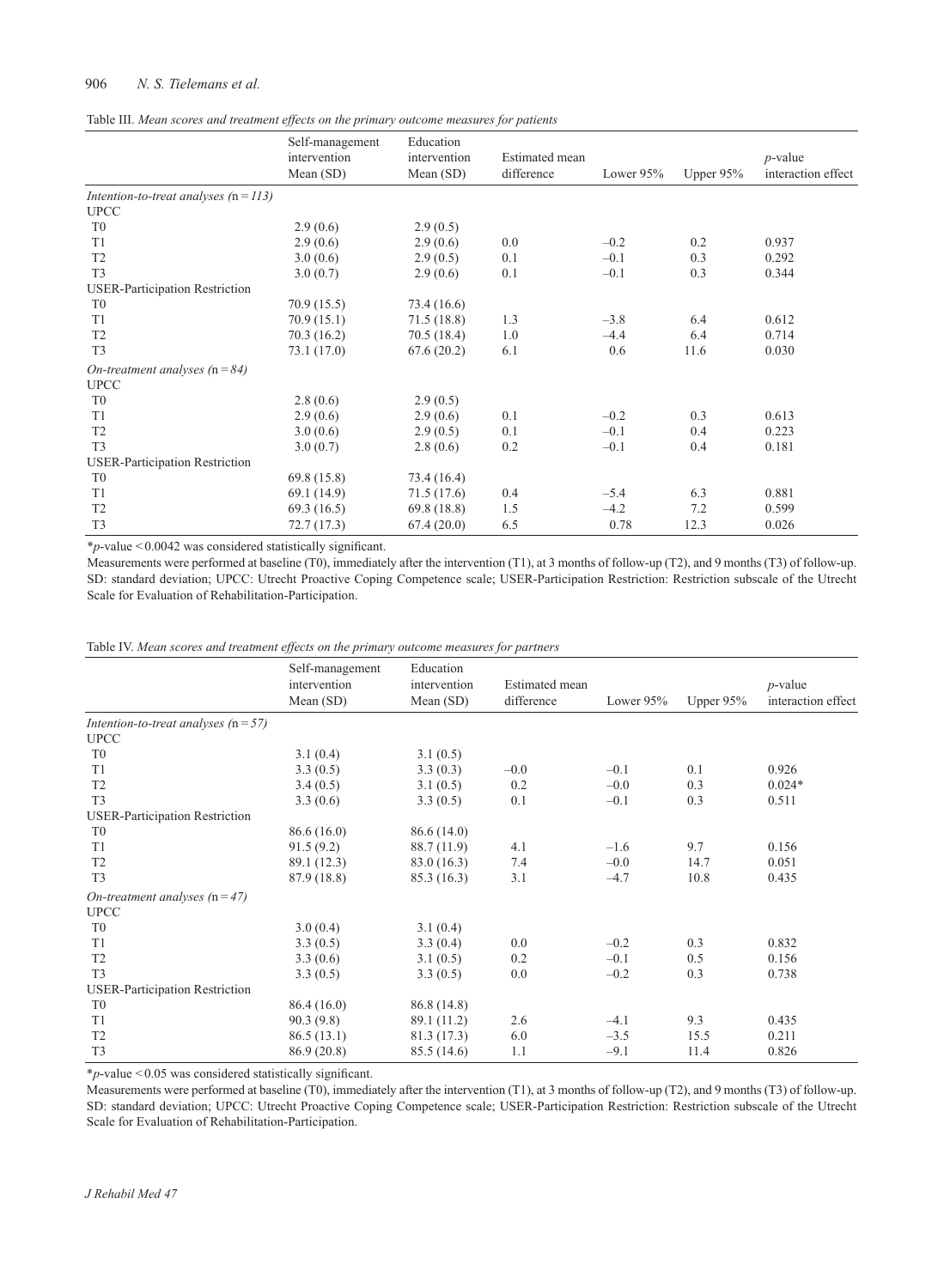|         | Measurement                      | Outcome measure   | Estimated<br>mean difference | $p$ -value | Self-management intervention<br>Mean $(SD)$ | Education intervention<br>Mean $(SD)$ |
|---------|----------------------------------|-------------------|------------------------------|------------|---------------------------------------------|---------------------------------------|
| Patient | T <sub>1</sub> vs T <sub>0</sub> | <b>HADS</b> total | $-2.1$                       | 0.038      | T0: 13.2(7.3)<br>T1: 12.1(7.4)              | T0: 12.8(6.6)<br>T1: 14.0(6.8)        |
|         | $T3$ vs $T0$                     | SSOOL12 total     | 0.3                          | 0.037      | T0: 3.6(0.7)<br>T3: 3.8(0.8)                | T0: 3.6(0.8)<br>T3: 3.5(0.9)          |
| Partner | $T2$ vs $T0$                     | <b>GSES</b>       | 2.0                          | 0.030      | T0: 32.3(4.5)<br>T2: 34.6(4.9)              | T0: 32.1(4.0)<br>T3: 31.9(4.7)        |

Table V. *Important outcomes of on-treatment analyses of secondary outcome measures in patients and partners*

Measurements were performed at baseline (T0), immediately after the intervention (T1), at 3 months of follow-up (T2), and 9 months (T3) of follow-up. SD: standard deviation.

Table II presents characteristics of the participating patients and partners. At baseline, patients in the self-management intervention condition were significantly younger than patients in the education intervention condition  $(F=0.58; p=0.034)$ . On all other demographic and stroke characteristics, general functioning and outcome measures, patients in the 2 conditions were comparable. At baseline, no significant differences were found between partners in the self-management intervention condition and the education intervention condition in terms of demographic characteristics or outcome measures.

Patients who were lost to follow-up  $(n=8)$  during the study had lower levels of self-efficacy ( $F = 16.6$ ;  $p < 0.001$ ), healthrelated quality of life ( $F = 4.7$ ;  $p = 0.033$ ), psychological quality of life (F = 5.9;  $p = 0.016$ ), and cognitive functioning (F = 5.0;  $p=0.028$ ) than those who did not. As only one partner was lost to follow-up, it was not necessary to calculate whether this person differed from the partners who completed the study.

## *Treatment effects*

Tables III and IV present descriptive statistics on primary outcomes for on-treatment as well as intention-to-treat analyses. Furthermore, time  $\times$  group interaction effects (comparing group differences in T1, T2, and T3 to T0) were reported.

In patients, both the intention-to-treat analyses and the ontreatment analyses showed no significant differences between self-management and education intervention, on either primary or secondary outcome measures  $(p > 0.025$  and  $p > 0.005$ , respectively).

Nevertheless, trends toward a difference were seen regarding the USER-Participation Restriction subscale at T3 in both analyses. Furthermore, as shown in Table V, trends were found in the HADStotal at T1 and SSQOL12total at T3 in on treatment analyses, favouring the self-management intervention.

In partners, a significant effect was found in UPCC at T3 in the intention-to-treat analyses (estimated mean difference=0.2;  $p=0.024$ ). In the self-management intervention alone, partners showed an increase in their UPCC score at T2 in comparison with T0. On treatment analyses showed no significant differences between self-management intervention and education intervention on both primary outcome measures and most secondary outcome measures  $(p > 0.05)$ . A difference in self-efficacy was found only at T2 (estimated mean difference=  $2.4$ ;  $p=0.038$ ), as partners in the self-management intervention showed an increase in general self-efficacy (mean T0 (SD 32.3) (4.5); meanT2 (SD 34.6) (4.9)), while a decrease was seen in the education intervention (mean T0 (SD 32.1) (4.0); mean T2 (SD 31.9) (4.7)).

## DISCUSSION

This study found little compelling evidence in favour of our self-management intervention compared with the education intervention among stroke patients. As for partners, the self-management intervention was effective in terms of proactive coping and self-efficacy levels, 3 months after the intervention ended. That is, partners who had attended at least three-quarters of the intervention sessions reported higher proactive coping and selfefficacy compared with partners in the education intervention. Also, we found some beneficial trends in patients, in terms of mood, health-related quality of life and experienced restrictions in participation favouring the self-management intervention.

We used the rule of thumb of a 10% difference in outcome measure being considered clinically relevant. Thus, for clinical relevance, a difference is needed of 10 on the USER-Participation restriction subscale and of 0.4 on the UPCC. No 95% CI lower bound reached or approached these clinical thresholds for both respective primary measures, thus impeding clinical inferences.

Our study outcomes contrast to earlier studies showing the effectiveness of stroke-specific self-management intervention (9–13). Our study differed from earlier studies in our aim to teach stroke patients proactive coping strategies. Strokespecific impairments may have influenced our trial outcomes. For instance, earlier research showed many stroke patients reporting reduced self-awareness after stroke (37). Reduced self-awareness often results in overestimation of own capacities (14, 38). Associations between realistic goal setting and proactive coping have been reported in healthy adults, so unrealistic goal-setting may have hampered participants in proactive coping (17). This study did not measure self-awareness; further research might verify this potential explanation.

In partners, our study differed from a study aimed at enhancing healthy adults' proactive coping strategies in dealing with their own future problems (17). In contrast, partners in our study were invited for patients' post-stroke participation problems, instead of their own. This might have demotivated partners to learn proactive coping strategies. Moreover, partners in our study reported low participation restrictions at study onset, which may also imply less room for improving participation.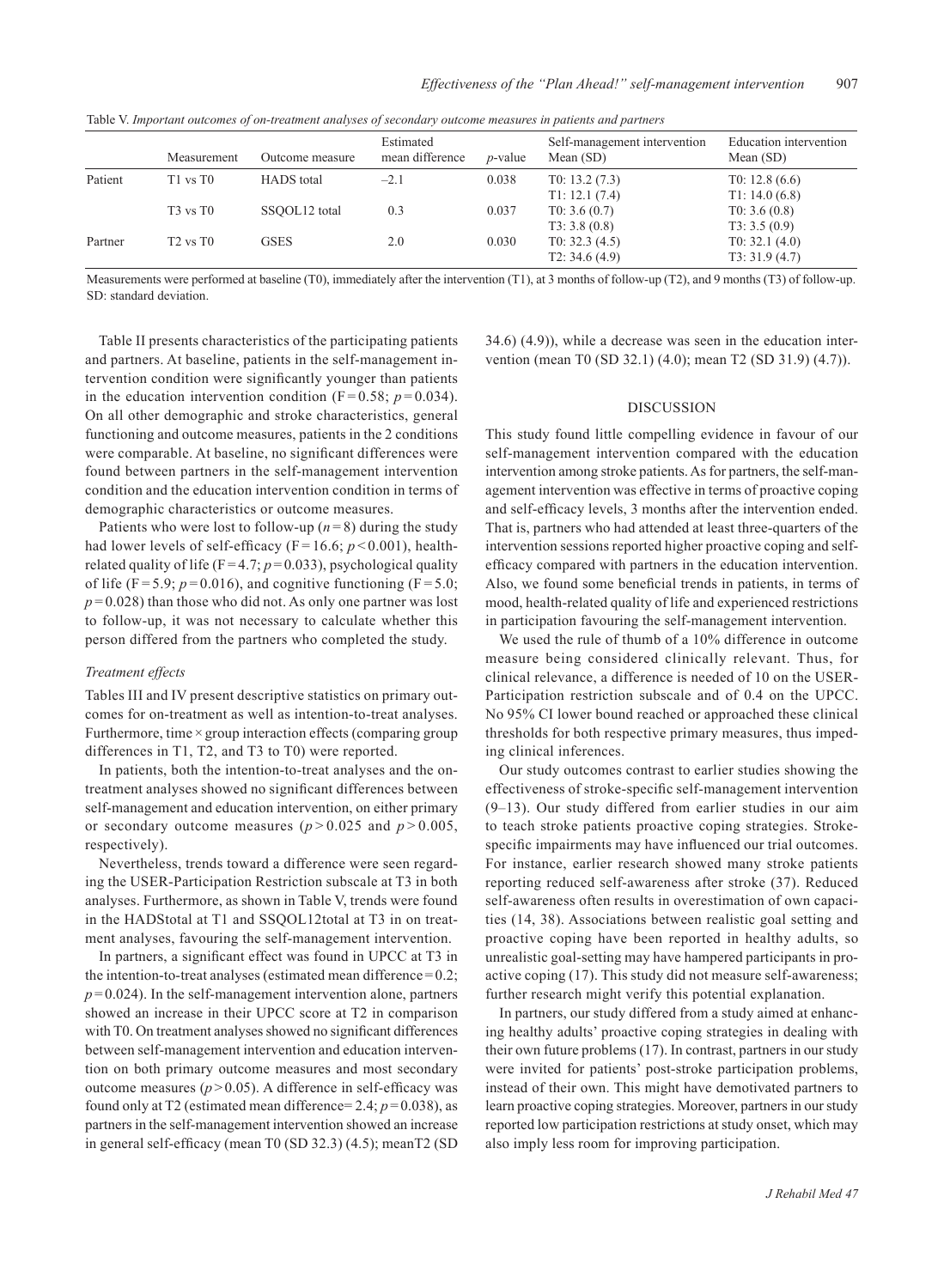Earlier studies showing effectiveness of interventions targeting stroke-specific self-management and proactive coping compared these interventions with care as usual conditions or a waiting list (9–13). Therefore, these studies might not have controlled for non-specific effects of general therapeutic approaches, such as peer support or stroke-related information provision, to patients in the control condition. These generic components might have been responsible for the effectiveness of these earlier interventions, rather than specific selfmanagement components.

The current study showed a favourable trend for our self-management intervention compared with the education intervention, among patients and partners. Significant improvements were also observed in partners. However, as argued above, proactive coping might not have caused this trend. Therefore, on the one hand, we recommend further research into proactive coping facilitators in stroke patients and partners, as proactive coping is associated with quality of life post-stroke (25). On the other hand, we think, in line with other researchers, that insufficient knowledge exists about the success of self-management interventions, such as contextual factors, therapeutic approaches, and patient characteristics (6, 39). Further research into these factors is recommended, to identify conditions needed to successfully provide selfmanagement interventions to stroke patients and partners.

In addition, a response shift bias in the self-management intervention participants might have masked our results, as proactive coping was measured through self-assessment. Thus, although participants enhanced proactive coping strategies after the self-management intervention, they perhaps did not rate themselves as more competent because they realized the extent to which they still needed to learn how to cope with the post-stroke situation, and possible future challenges.

We excluded patients who were clinically judged as not having the mental ability to profit from and understand the intervention, having inadequate Dutch fluency or having behavioural problems interfering with adequate group functioning. Using these exclusion criteria might have flattened our study effects. The education intervention might have been enough for patients who are minimally challenged by stroke consequences. However, we expect that patients excluded from our study might face more challenging issues. It could be that these patients are actually the ones that need our self-management intervention more. Thus, our study findings do not generalize to these more severely affected stroke patients.

Strengths of our study included the considerable patient sample size, and multiple-site patient as well as partner recruitment. In addition, both patients and partners were condition blinded. Also, drop-out rate during trial was low. Finally, we analysed our results using linear mixed modelling, allowing for inclusion of incomplete data-sets.

The present study was limited since patients were not selected based on their own experiences and intrinsic motivation to change their situation. Physicians and specialized nurses assessed experienced participation problems or study eligibility. Secondly, the trial was conducted alongside usual

care in participating hospitals and rehabilitation centres, which may have influenced the outcomes, as it was not possible to control for the content of care-as-usual programmes. Thirdly, the sample size was too small to detect outcome differences in partners. Finally, outcome measures in this trial may have been too generic to detect changes in participants' concrete coping behaviours. That is, stroke patients might have achieved goals they set during the self-management intervention, but the impact of this goal achievement may have been too specific for our measures to detect.

In conclusion, little compelling evidence was found favouring the self-management intervention over education in stroke patients and partners; thus, the self-management intervention should not be implemented in clinical practice yet. However, we should also not abandon the intervention or idea of enhancing stroke patients' and their partners' proactive coping, given beneficial trends in partners' proactive coping and selfefficacy, and patients' quality of life, mood complaints, and participation restrictions. Such improvements matter both to individuals and society, as reduced healthcare costs might be the result. Research is needed into ways to facilitate proactive coping, and into contextual and personal factors that influence intervention outcomes such as ours.

## ACKNOWLEDGEMENTS

This work was supported by the Dutch VSBFonds (#89000004); and the Dutch Heart Foundation. The funding sources had no involvement in the study design, collection, analysis and interpretation of data, writing the report, or in the decision to submit the paper for publication.

The authors would like to thank the participants in this study, the healthcare professionals involved, and the participating Dutch hospitals and rehabilitation centres University Medical Centre Utrecht; Merem Treatment Centres, Rehabilitation Centre De Trappenberg; Heliomare, Amsterdam; Orbis Medical Centre, Sittard; Revant Rehabilitation Centre Breda; Amsterdam Rehabilitation Research Centre Reade, Amsterdam; and Roessingh, Enschede.

*The authors declare no conflicts of interest.*

#### **REFERENCES**

- 1. Feigin VL, Forouzanfar MH, Krishnamurthi R, Mensah GA, Connor M, Bennett DA, et al. Global and regional burden of stroke during 1990–2010: findings from the Global Burden of Disease Study 2010. Lancet 2014; 383: 245–255.
- 2. Kunst AE, Amiri M, Janssen F. The decline in stroke mortality: exploration of future trends in 7 Western European countries. Stroke 2011; 42: 2126–2130.
- 3. Godwin KM, Ostwald SK, Cron SG, Wasserman J. Long-term health-related quality of life of stroke survivors and their spousal caregivers. J Neurosci Nurs 2013; 45: 147–154.
- 4. Kaba R, Sooriakumaran P. The evolution of the doctor-patient relationship. Int J Surg 2007; 5: 57–65.
- 5. Barlow J, Wright C, Sheasby J, Turner A, Hainsworth J. Selfmanagement approaches for people with chronic conditions: a review. Patient Educ Couns 2002; 48: 177–187.
- 6. Trappenburg J, Jonkman N, Jaarsma T, van Os-Medendorp H, Kort H, de Wit N, et al. Self-management: one size does not fit all. Patient Educ Couns 2013; 92: 134–137.